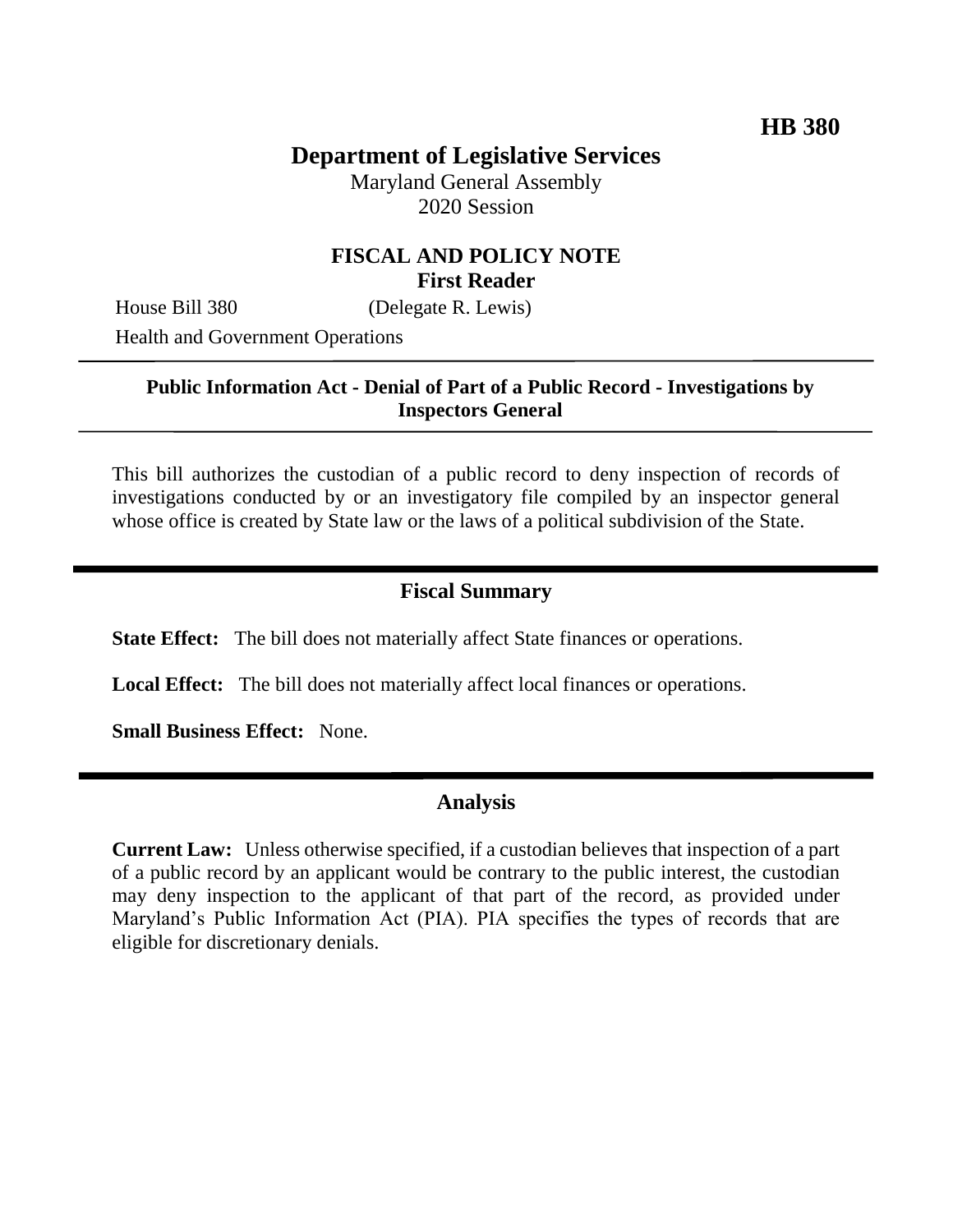## *Records Pertaining to Investigations, Intelligence Information, or Security Procedures*

A custodian may, subject to specified conditions, deny inspection of:

- records of investigations conducted by the Attorney General, a State's Attorney, a municipal or county attorney, a police department, or a sheriff;
- an investigatory file compiled for any other law enforcement, judicial, correctional, or prosecution purpose; or
- records that contain intelligence information or security procedures of the Attorney General, a State's Attorney, a municipal or county attorney, a police department, a State or local correctional facility, or a sheriff.

A custodian may deny inspection of such records by a person in interest only to the extent that the inspection would (1) interfere with a valid and proper law enforcement proceeding; (2) deprive another person of a right to a fair trial or an impartial adjudication; (3) constitute an unwarranted invasion of personal privacy; (4) disclose the identity of a confidential source; (5) disclose an investigative technique or procedure; (6) prejudice an investigation; or (7) endanger the life or physical safety of an individual. These conditions apply to the discretionary denial of an inspector general's records allowed by the bill.

"Person in interest" means (1) a person or governmental unit that is the subject of a public record or a designee of the person or governmental unit; (2) if the person has a legal disability, the parent or legal representative of the person; or (3) as to requests for correction of certificates of death under State law, the spouse, adult child, parent, adult sibling, grandparent, or guardian of the person of the deceased, as specified.

## *Procedure for Denial*

A custodian who denies inspection of a public record must, within 10 working days, provide a written statement to the applicant that gives (1) the reason for denial; (2) if denying a part of a record on a discretionary basis, a brief explanation of why the denial is necessary and why redacting information would not address the reasons for the denial; (3) the legal authority for the denial; (4) a brief description of the undisclosed record (without disclosing the protected information); and (5) notice of the available statutory remedies.

## *Office of the Public Access Ombudsman*

HB 380/ Page 2 The Office of the Public Access Ombudsman reviews and resolves disputes between applicants and custodians over requests for public records. The ombudsman may not compel a custodian to disclose public records or redacted information. However, if an applicant files a complaint with the office challenging a denial or exemption, the custodian